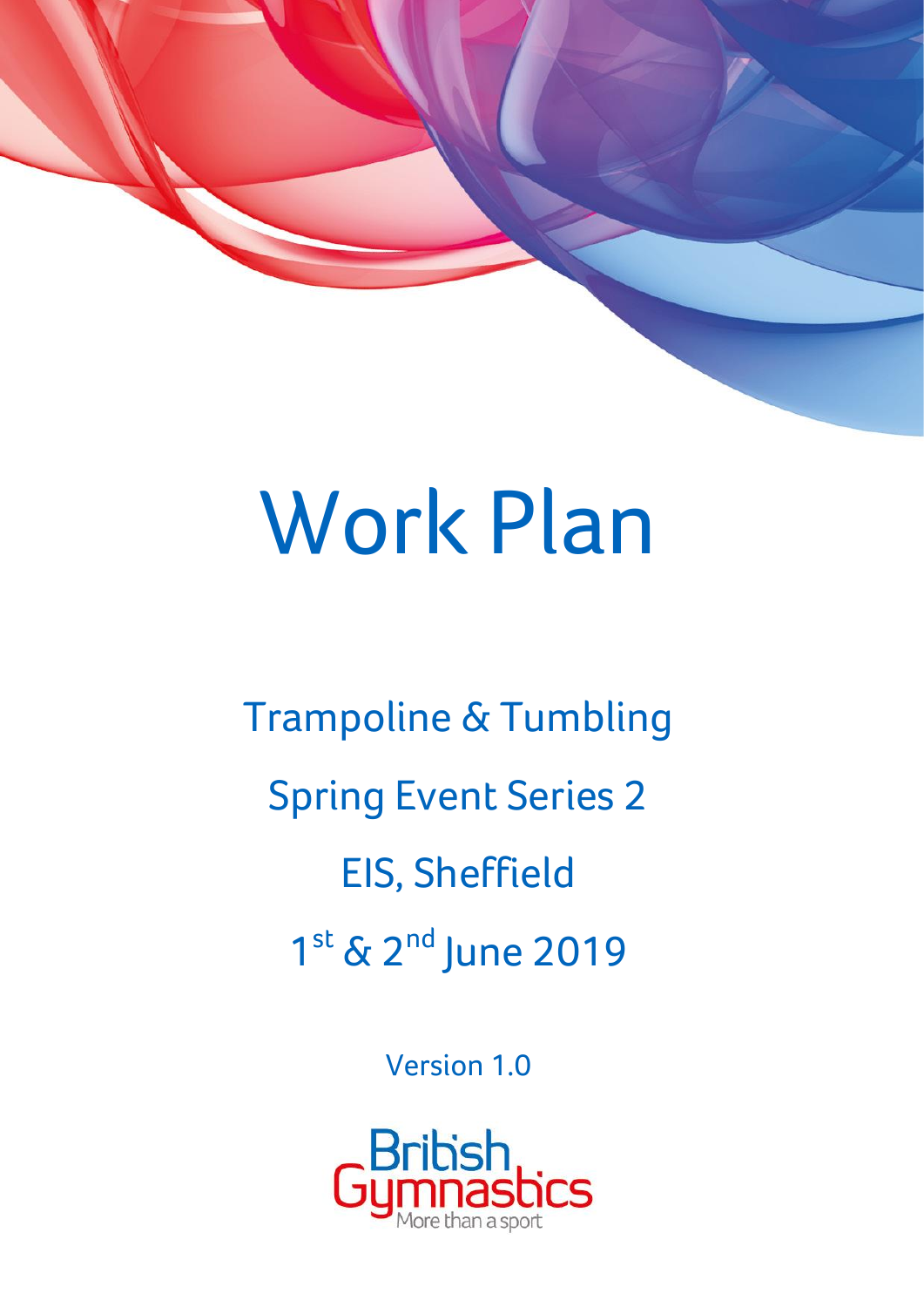2019 Trampoline & Tumbling - Spring Event Series 2

# **Table of Contents**

| ${\bf Volumeers}\xspace$ |  |
|--------------------------|--|
|                          |  |
|                          |  |
|                          |  |
|                          |  |
|                          |  |
|                          |  |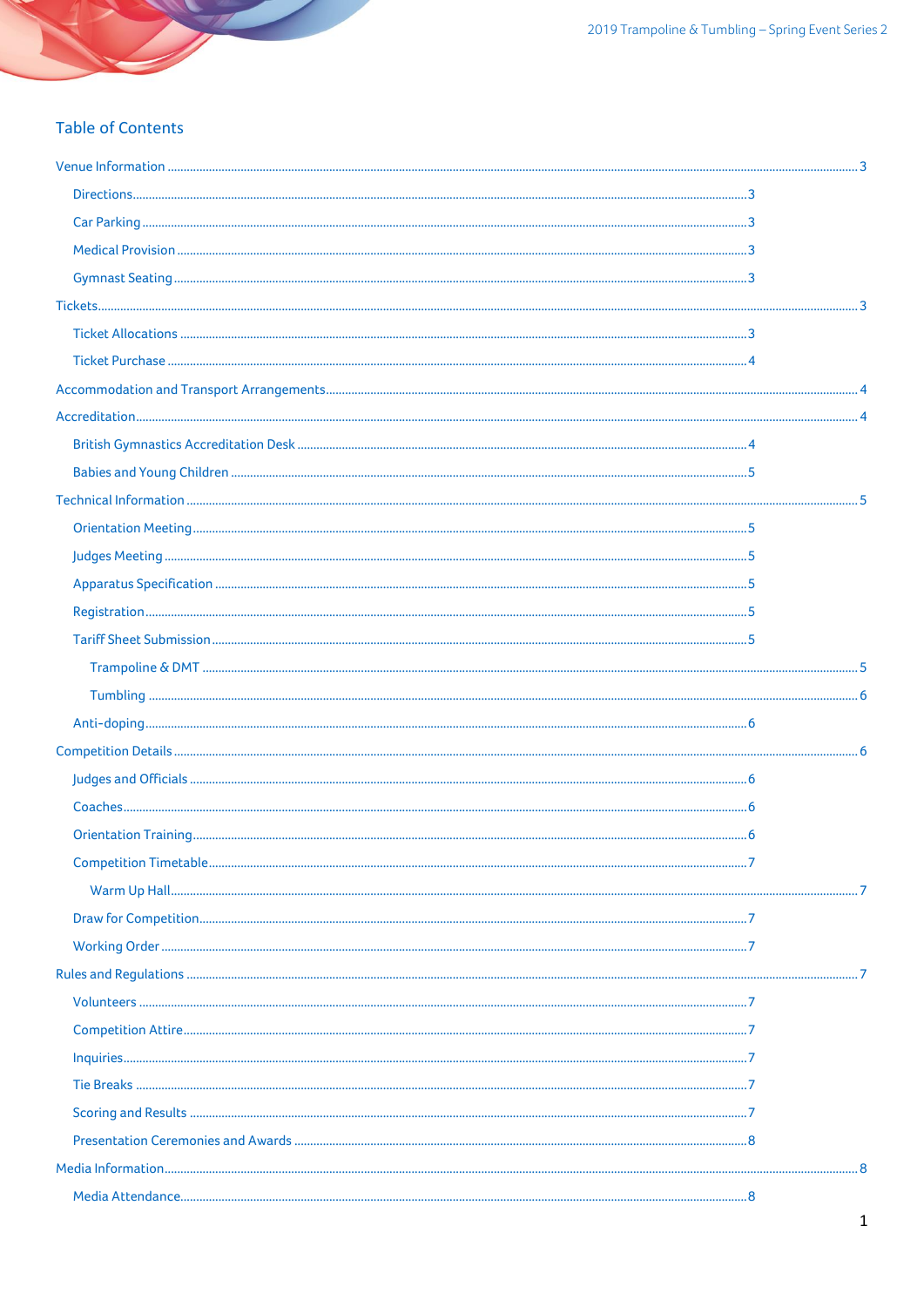# **Version History**

V1.1 - Page 8 DE Photo Updated information

 $\overline{\phantom{a}}$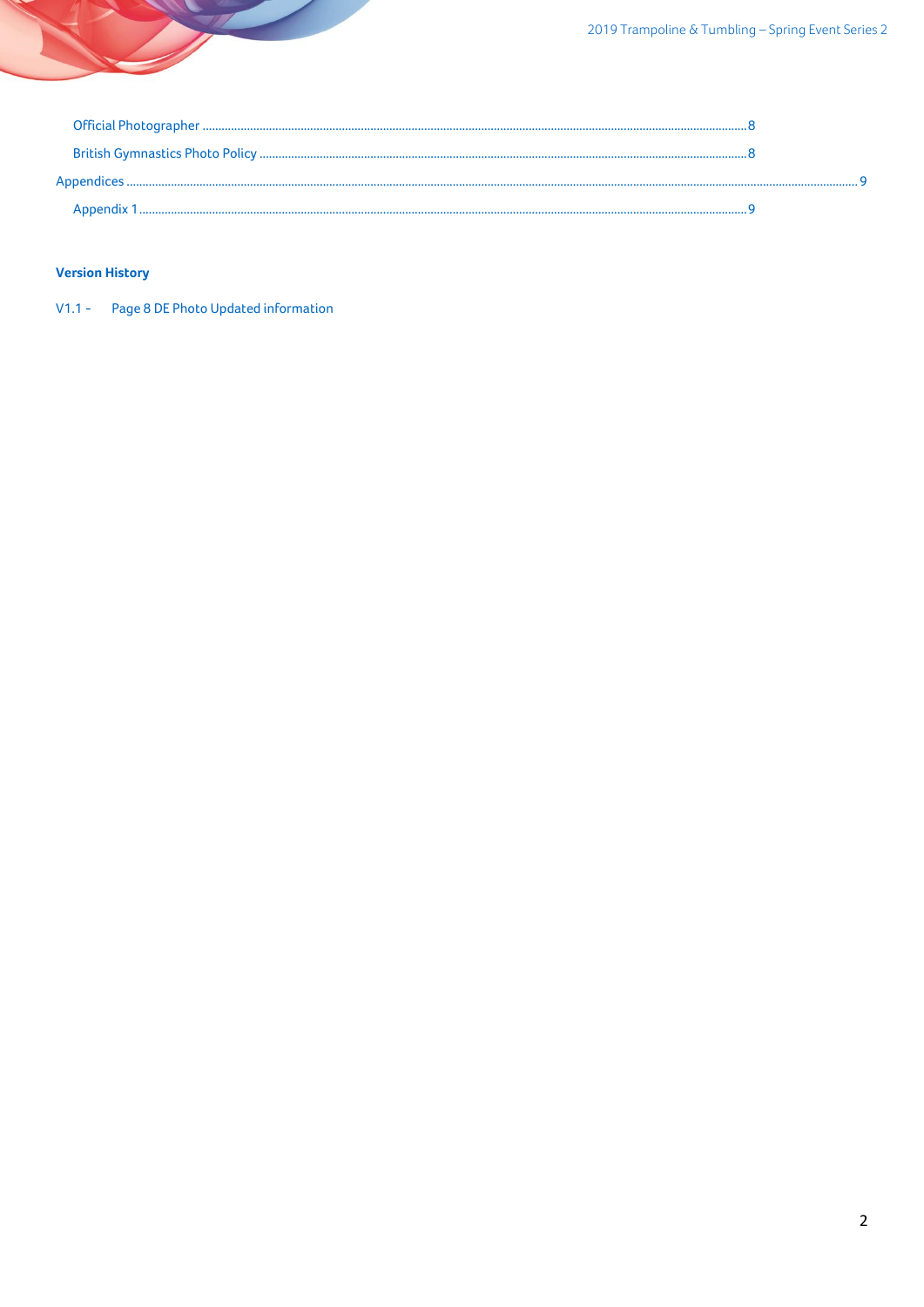# **Venue Information**

# EIS, Sheffield

## <span id="page-3-1"></span><span id="page-3-0"></span>**Directions**

English Institute of Sport Coleridge Road Sheffield South Yorkshire S9 5DA



#### <span id="page-3-2"></span>**Car Parking**

Car parking is available at the venue and is charged at £5.00 per vehicle per day. Unfortunately there is no facility for coach parking at the venue.

### <span id="page-3-3"></span>**Medical Provision**

A Doctor and Physiotherapist will be available in the designated medical area within the venue. Treatment will be accessible by all accredited gymnasts who sustain an injury at the event. The medical team are not available to treat pre-existing or chronic injuries.

Any injury occurring during the official training or competition must be reported to the medical team to ensure a record can be kept of treatment given and by whom.

The decision of the British Gymnastics appointed medical officer as to the gymnast's health, medical status and their ability to compete at the event is absolute and final.

# **Welfare Officer**

British Gymnastics are striving to create a gymnast centred sporting environment and as such hold the welfare and safety of the participants as a paramount consideration.

An experienced welfare officer will be attending this event to continue to promote a safe and friendly environment for all of our participants.

The welfare officer will have a stand in a prominent position to be able to both advertise to the general public and to participants our commitment to welfare, but also allow all the opportunity to report concerns.

# <span id="page-3-4"></span>**Gymnast Seating**

<span id="page-3-5"></span>Accredited Gymnasts and Coaches who wish to watch the competition may sit in the allocated delegation seating. Please respect this request and do not sit in any other area during the competition.

## **Tickets**

## <span id="page-3-6"></span>**Ticket Allocations**

All entered gymnasts will be provided with a ticket for the entire competition through their accreditation pass. Gymnasts who withdraw from the competition are eligible to collect their accreditation to spectate at the event but will not have access to the Field of Play or Warm Up areas.

Coaches will also be provided with an event ticket.

Please note for the day that gymnasts and coaches are not competing but wish to spectate, they will be required to report to the **Accreditation Desk to collect a spectator ticket**.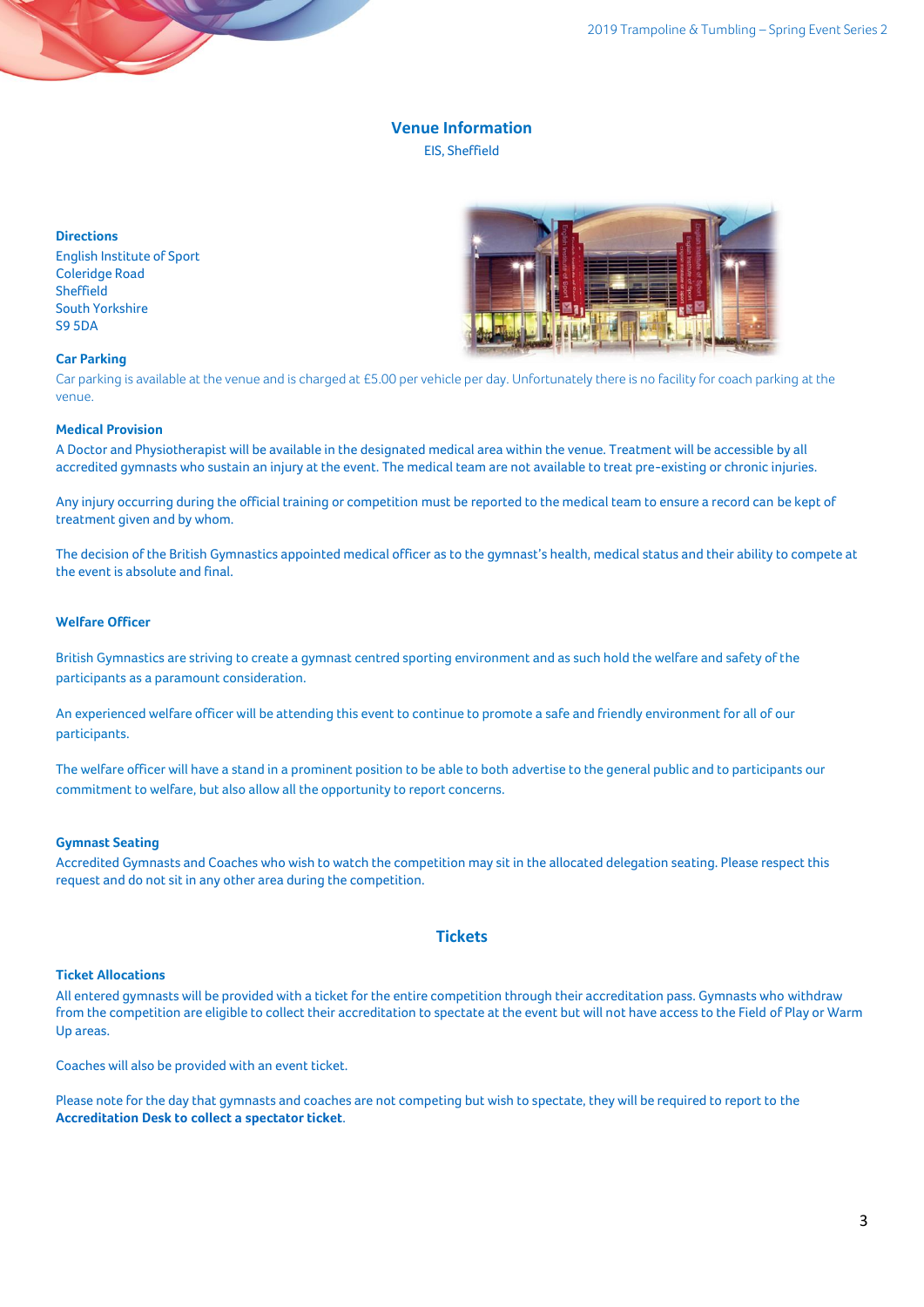#### <span id="page-4-0"></span>**Ticket Purchase**

Tickets can be purchased in advance online from Gymshop, the official retail partner of British Gymnastics. Please visit www.britishgymnastics.org/shop. Tickets can also be purchased on the day at EIS, subject to availability.

Online ticket prices are as follows:

| <b>Ticket Type</b> | One Day | Weekend |
|--------------------|---------|---------|
| Adult              | £10.00  | £17.50  |
| Concession*        | £7.50   | £12.00  |
| Family             | £30.00  | £45.00  |

#### On the day ticket prices are as follows:

| Ticket Type | One Day | Weekend |
|-------------|---------|---------|
| Adult       | £13.00  | £23.00  |
| Concession* | £10.00  | £16.00  |
| Family      | £40.00  | £60.00  |

\* Concessions are under 16s and over 65s – proof of ID may be required to gain admission to the venue with this ticket type.

**Please note:** If purchasing tickets on the day, payment is required to be made in cash.

<span id="page-4-1"></span>Tickets do not need to be purchased for orientation sessions.

## **Accommodation and Transport Arrangements**

<span id="page-4-2"></span>Please note only event officials are provided with accommodation and transport; all of which will be informed accordingly. All gymnasts and coaches are responsible for arranging their own accommodation and transport.

# **Accreditation**

#### <span id="page-4-3"></span>**British Gymnastics Accreditation Desk**

The accreditation desk will be in the warm-up hall and will be clearly sign posted upon arrival at the venue.

Each **coach** will be required to register and collect their accreditation individually.

When registering and collecting accreditation for **gymnasts**, please wait until all gymnasts are present and register them as a group. Gymnasts are required to be registered by their coaches.

**Event Officials** should report to the accreditation desk upon arrival.

**Judges** accreditation will be distributed in the judge's meetings.

All changes to the nominated coaches submitted on the online entry must be submitted to the National Competition Organiser no later than **Tuesday 28 th May 2019** and have a valid British Gymnastics membership, DBS and Safeguarding certificate along with the required coaching qualification for their gymnasts' routines. Any coach not submitted to the competition organiser prior to the deadline date will not be accredited to coach at the event. Should there be a necessity for membership renewal prior to the event, please ensure this is addressed in good time to ensure your membership has been updated. It is advised that membership fees are paid by BACS or credit/debit card to ensure payment is received in time for the competition.

Accreditation must be worn by all club members at all times as it identifies where access is permitted at the venue.

Accreditation is non-transferable. Anyone found offering their accreditation to another person in order that they may gain access to access-controlled areas will have their accreditation withdrawn and they will take no further part in any activity in the event.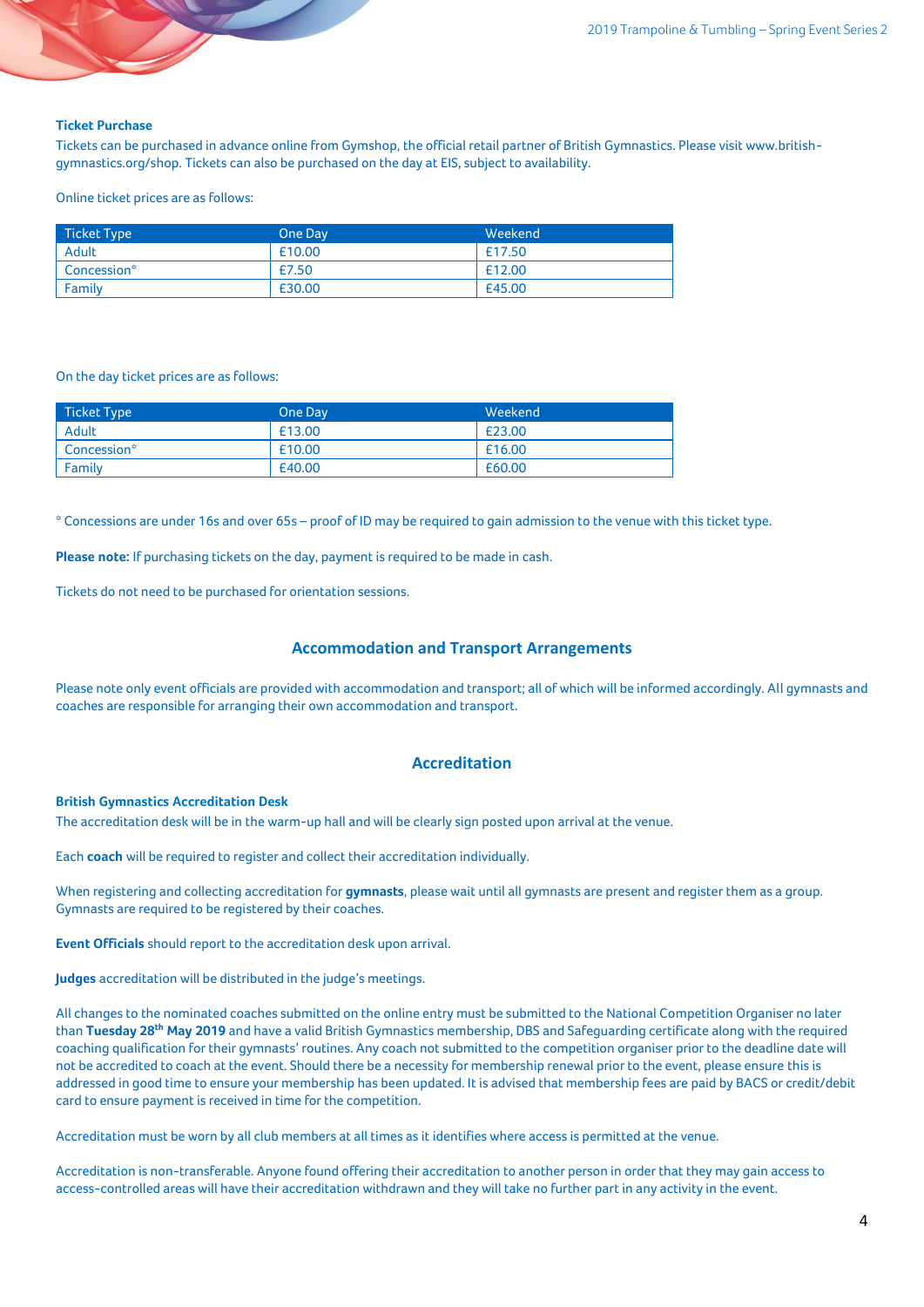## <span id="page-5-0"></span>**Babies and Young Children**

<span id="page-5-1"></span>In the interests of safety, for the smooth running and professional presentation of the Event, babies and young children are not permitted to enter the warm up hall or field of play, even if they are being supervised by an adult.

# **Technical Information**

#### <span id="page-5-2"></span>**Orientation Meeting**

There will be no orientation meeting for this competition.

Following Spring Series 1 and the feedback received regarding the orientation timetable. There will be a feedback form available at registration for clubs to formalise there preferences for this timetable, for future events.

## <span id="page-5-3"></span>**Judges Meeting**

The judges meeting for Trampoline and Tumbling judges will take place at the following times; the meeting room will be clearly sign posted upon arrival.

| 08:00hrs                                     |
|----------------------------------------------|
| 08:45hrs                                     |
| 09:45hrs                                     |
| 08:10hrs<br><b>TRA &amp; TUM</b><br>08:50hrs |
| DMT:                                         |

<span id="page-5-4"></span>Computer scoring instruction will be on the Field of Play after the judges meeting.

#### **Apparatus Specification**

The apparatus will be provided by Gymaid. The Tumble Track will be provided by Gymnova. All apparatus including the matting is to FIG specifications. There will not be a podium at this event.

#### <span id="page-5-5"></span>**Registration**

All clubs should register together once all gymnasts are present. Accreditation should also be collected at this time.

Please note that all coaches must collect their own accreditation.

While all gymnasts should be present, one coach from each club will be required to register all their gymnasts and inform British Gymnastics of any withdrawals.

Registration will open from the following times:

| Saturday 1 <sup>st</sup> June 2019: | 07:30hrs |
|-------------------------------------|----------|
| Sunday 2 <sup>nd</sup> June 2019:   | 07:30hrs |

# <span id="page-5-6"></span>**Tariff Sheet Submission**

It is the coach's responsibility to ensure that the Tariff Sheets/Difficulty cards are completed correctly. Tariff sheets are required for the following:

- Trampoline FIG Development & FIG Performance (except 9-10yrs)
- Disability Trampoline All categories
- DMT FIG Performance
- Tumbling FIG Levels

## <span id="page-5-7"></span>**Trampoline & DMT**

- A trampoline Difficulty card template is available from the downloads section on the BG website.
- Tariff sheets/Difficulty card must be submitted to the registration desk on arrival at the competition and prior to the start of warm up.
- Tariff sheets/Difficulty Cards should be completed in FIG notation only.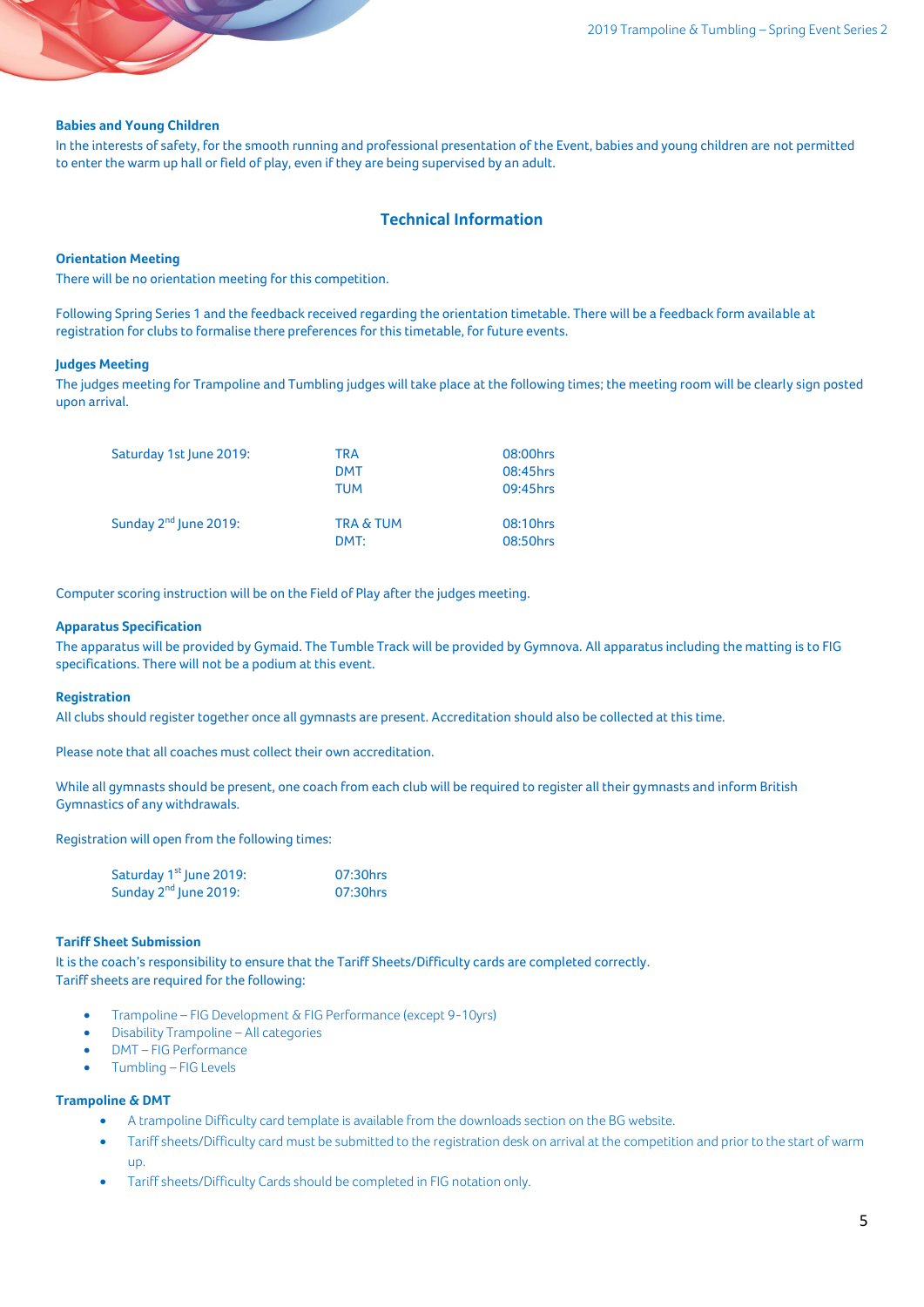- For NDP Level 8 and Elite Levels the card should be marked with asterisks to indicate required elements in 1st routines, this must be done prior to the card being submitted. Likewise, all elements that require a difficulty mark should be identified before the card can be accepted.
- All cards must be signed by the Supervising Coach in order to be valid.
- Competitors may not compete without a valid tariff sheet.

# <span id="page-6-0"></span>**Tumbling**

- Tariff sheets must be submitted at the registration desk, on arrival at the competition and prior to the start of warm up.
- Tariff sheets should be completed in FIG notation only.
- Competitors may not compete without a valid tariff sheet.
- An electronic facility for uploading tariff sheets is currently being developed and will be part of the online entry system. Further information on this new system will be issued in due course.

# <span id="page-6-1"></span>**Anti-doping**

<span id="page-6-2"></span>Gymnasts can be selected for testing whilst competing in the UK or internationally.

If selected, a gymnast will be required to provide a urine sample, or occasionally, a blood sample.

Gymnasts are advised to take an 'advocate' with them into the testing station. This could be a member of their medical team, a coach or a parent.

Gymnasts must declare all medications taken within the preceding 7 days.

Parents, coaches and gymnasts are encouraged to regularly check any medication via the Globaldro website [\(www.globaldro.com\)](http://www.globaldro.com/), the Drug Enquiry Line (+44 (0) 800 528 0004) or by emailin[g information@ukad.org.uk](mailto:information@ukad.org.uk)

The full British Gymnastics Anti-Doping Policy is in Appendix 1 or can be found on the BG website [\(https://www.british](https://www.british-gymnastics.org/technical-information/performance-gymnastics/anti-doping)[gymnastics.org/technical-information/performance-gymnastics/anti-doping.\)](https://www.british-gymnastics.org/technical-information/performance-gymnastics/anti-doping)

# **Competition Details**

# <span id="page-6-3"></span>**Judges and Officials**

| Alex Shaw             | Jacki Gilmore         | Lydia Hull                 | <b>Rachelle Stevens</b> |
|-----------------------|-----------------------|----------------------------|-------------------------|
| <b>Andrew Aistrup</b> | John Murray           | Lynda Tee                  | <b>Rodney Churchill</b> |
| <b>Andrew Coulter</b> | John Wills            | Lynzi Mullen               | <b>Ruth Brownsey</b>    |
| <b>Anthony Ottley</b> | June Short            | <b>Mark Poore</b>          | <b>Sade Ottley</b>      |
| <b>Biz Scales</b>     | <b>Katie Holmes</b>   | <b>Matthew Caine</b>       | Sam Dronsfield          |
| <b>Bruce Craig</b>    | Kieran Bhardwaj       | <b>Mike Phillipson</b>     | <b>Scott Roberts</b>    |
| <b>Brian Scott</b>    | Laura Caswell         | <b>Margaret Phillipson</b> | <b>Susan Robertson</b>  |
| <b>Clive Morgan</b>   | Laura Smith           | <b>Nerys Williams</b>      | <b>Steve Sampson</b>    |
| <b>Harriet Curtis</b> | Lindsay Hedmann       | <b>Patrick Briggs</b>      | <b>Tony Hull</b>        |
|                       | <b>Lindsay Nugent</b> | <b>Phil Bruce</b>          | <b>Yasmin Stammers</b>  |
|                       |                       |                            |                         |

#### <span id="page-6-4"></span>**Coaches**

Please note for the Spring Series competitions, the following coach ratio will apply.

| <b>TRA &amp; TUM</b> | 1-4 gymnasts:<br>5-8 gymnasts:<br>9+ gymnasts: | 3 coaches<br>4 coaches<br>5 coaches |
|----------------------|------------------------------------------------|-------------------------------------|
| <b>DMT</b>           | 3 coaches                                      |                                     |
| <b>Disabilities</b>  | 3 coaches                                      |                                     |

Additional accreditations may be granted by the Technical Committee on request.

# <span id="page-6-5"></span>**Orientation Training**

Training will take place on Friday 1<sup>st</sup> June for those competing on the Saturday, and Saturday 2<sup>nd</sup> June for those competing on the Sunday. The training will be scheduled and will run from the timings below: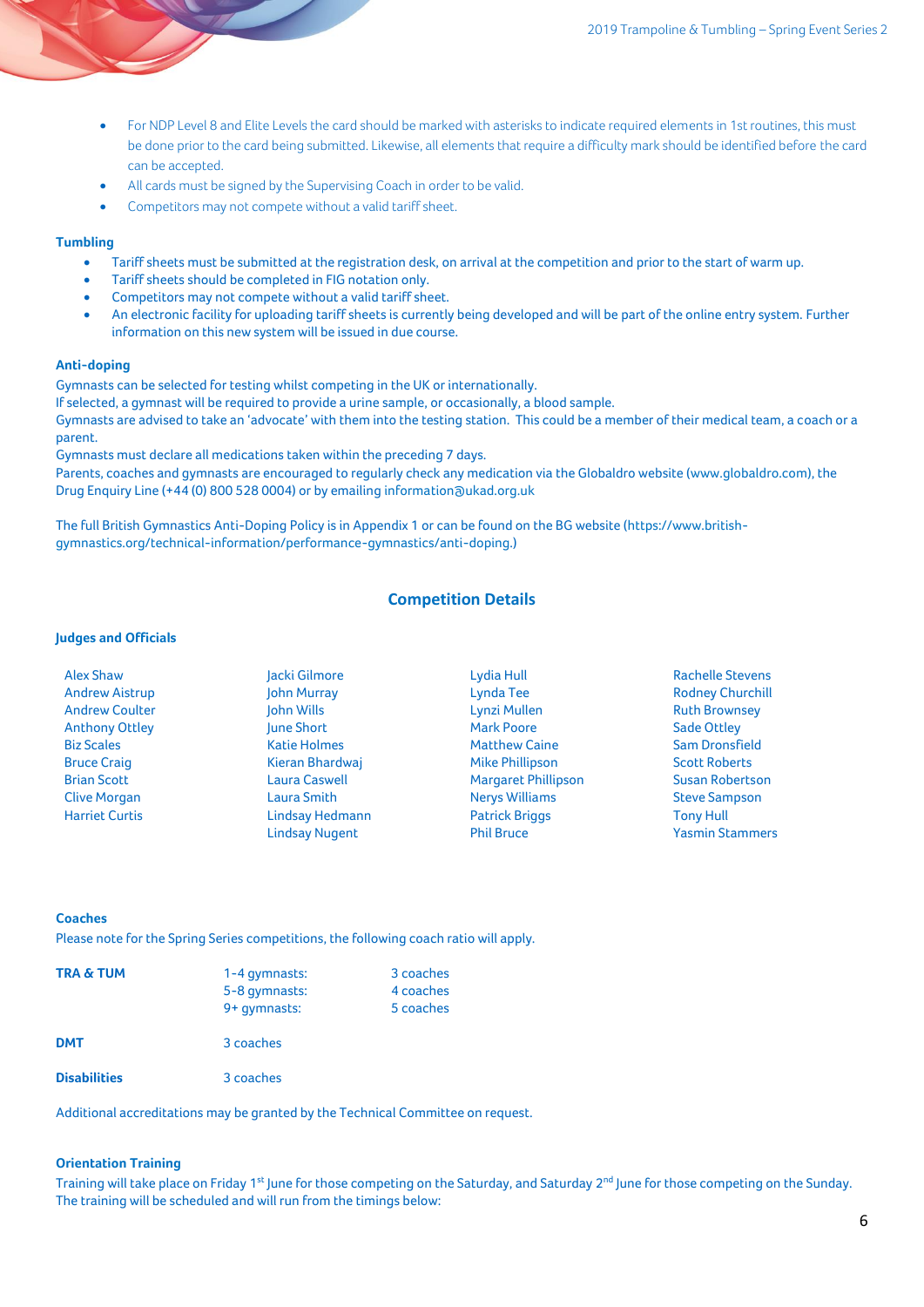| Friday 31 <sup>st</sup> May 2019:   | 15:00hrs |
|-------------------------------------|----------|
| Saturday 1 <sup>st</sup> June 2019: | 17:30hrs |

<span id="page-7-0"></span>Gymnasts and coaches will be able to gain access to the Warm-Up Hall 30 minutes prior to the start times shown above.

# **Competition Timetable**

For the purpose of maintaining the smooth and timely running of the event, or where the safety, security and good performance of the gymnasts is a concern, the Trampoline and Tumbling Gymnastics Technical Committee reserve the right to alter the competition schedule, the grouping of gymnasts and/or running order of performances as may be deemed necessary by the Organiser or authorised officials.

<span id="page-7-1"></span>The competition timetable is attached as a separate document.

## **Warm Up Hall**

Please note that due to the addition of a warm up hall, no apparatus warm ups will take place on the Field of Play. Gymnasts will only complete their 1 & 2 touch on the Field of Play.

#### <span id="page-7-2"></span>**Draw for Competition**

The draw for the competition will be selected at random however individuals who are competing in more than one discipline will be placed in appropriate groups to ensure all disciplines can be completed at ease.

## <span id="page-7-3"></span>**Working Order**

The working order for the competition is attached as a separate document.

<span id="page-7-4"></span>*NB: As per previous events the competition will, where possible, run up to 60 minutes ahead of schedule, therefore please ensure your gymnasts are on-site should this occur.* 

# **Rules and Regulations**

#### <span id="page-7-5"></span>**Volunteers**

The Trampoline and Tumbling Technical Committee will act to protect any volunteers working on their behalf. All British Gymnastics Competitions operate a zero tolerance approach to foul language or any abusive and aggressive behaviour. Anyone found to be breaking these rules will be asked to leave the competition arena. Please help ensure the competition arena is a friendly atmosphere.

# <span id="page-7-6"></span>**Competition Attire**

<span id="page-7-7"></span>Please refer to the British Gymnastics Trampoline and Tumbling Competition Handbook 2019.

#### **Inquiries**

<span id="page-7-8"></span>Please refer to the British Gymnastics Trampoline and Tumbling Competition Handbook 2019.

# **Tie Breaksw**

<span id="page-7-9"></span>In the case of a tie at any place, the tie will be broken.

#### **Scoring and Results**

Scoring and results are provided by BG Score.

Live scores from the event can be viewed using the 'BG Score' app for iOS and Android which is free to download from the iTunes and Google Play stores.

Instant video replay of the routines will be available via the iOS app subject to technology facilities at the venue.

You can also 'Like' BG Score on Facebook (http://www.facebook.com/BGScore) for information and scores during the event, and follow a BGScore on twitter to receive score tweets.

PDF results can be found during and after the event by searching for the event using 'Find an Event or Result' on the British Gymnastics website [\(http://www.british-gymnastics.org\)](http://www.british-gymnastics.org/) or via the BG Score Facebook page.

Videos of all the routines recorded by BG Score will be made available after the event, and can be viewed by logging into GymNet with your membership number and password towards the end of the week following the event, choosing the 'Competition Videos' menu option.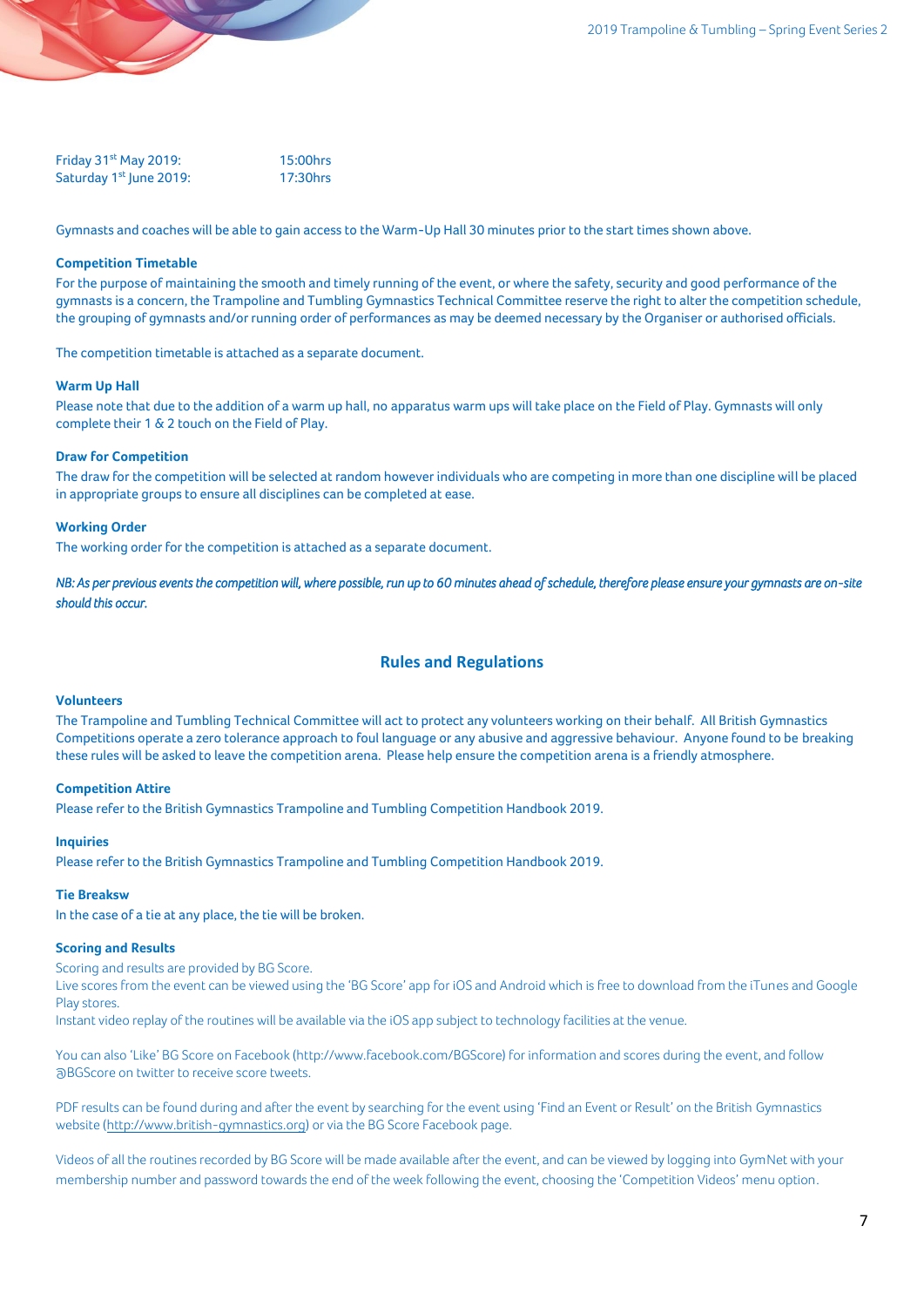# <span id="page-8-0"></span>**Presentation Ceremonies and Awards**

All placed gymnasts must be present in the competition venue for the presentation ceremony at the end of the competition.

All gymnasts and coaches participating in the presentation ceremonies must march on in competition attire.

Gold, silver and bronze medals will be awarded in each competition within each Level, Age Group and gender.

<span id="page-8-1"></span>If there are ties at any place, all attempts will be made to provide both gymnasts with the correct medal during the medal presentation. Where this is not possible, a medal will be sent to the gymnasts club after the competition.

# **Media Information**

#### <span id="page-8-2"></span>**Media Attendance**

<span id="page-8-3"></span>Representatives of the media will not be present at this event.

#### **Official Photographer**

The Official Photographer will be DE Photo.

*…"*We are pleased to announce that DE Photo has been appointed as the Official Photographers for our event. This event, by its very nature, is in the public arena and may result in the recording and publication of your image. If you do not wish your photo to be taken, please let a member of the DE Photo team know. All DE Photo staff have been DBS checked and the company operates very strict privacy and data protection policies and are fully

compliant with the General Data Protection Regulation (GDPR). Full copies of DE Photo's GDPR documentation can be found at [dephoto.biz/GDPR"](http://dephoto.biz/GDPR)

# <span id="page-8-4"></span>**British Gymnastics Photo Policy**

In order to protect the welfare of children at the event, photography at this event is permitted only on conditions set by British Gymnastics. This is a summary of those conditions.

A copy of the full text can be obtained from the Competition Organiser or from the British Gymnastics website: [http://www.british](http://www.british-gymnastics.org/governance)[gymnastics.org/governance](http://www.british-gymnastics.org/governance)

If you do not agree to these conditions you may not bring any photo equipment into the venue or take any photos.

1. 'Photos' includes any form of video or still image including those taken with mobile phones.

2. The Competition Organiser (or a person acting on his or her authority) may require anyone at the event:

a. Not to take photos, either generally or in particular circumstances.

b. To provide their full name and address and evidence of this

c. To let the Competition Organiser view any images recorded and to delete any images.

d. To surrender media or equipment on which the images have been recorded if they cannot be viewed (e.g. photos on traditional film), or if they cannot be deleted.

3. Photos may only be taken and used in accordance with the British Gymnastics Child Protection Policy.

4. Photos may not be used, distributed or copied for commercial purposes.

5. Flash may not be used at any time while gymnasts are warming up or competing.